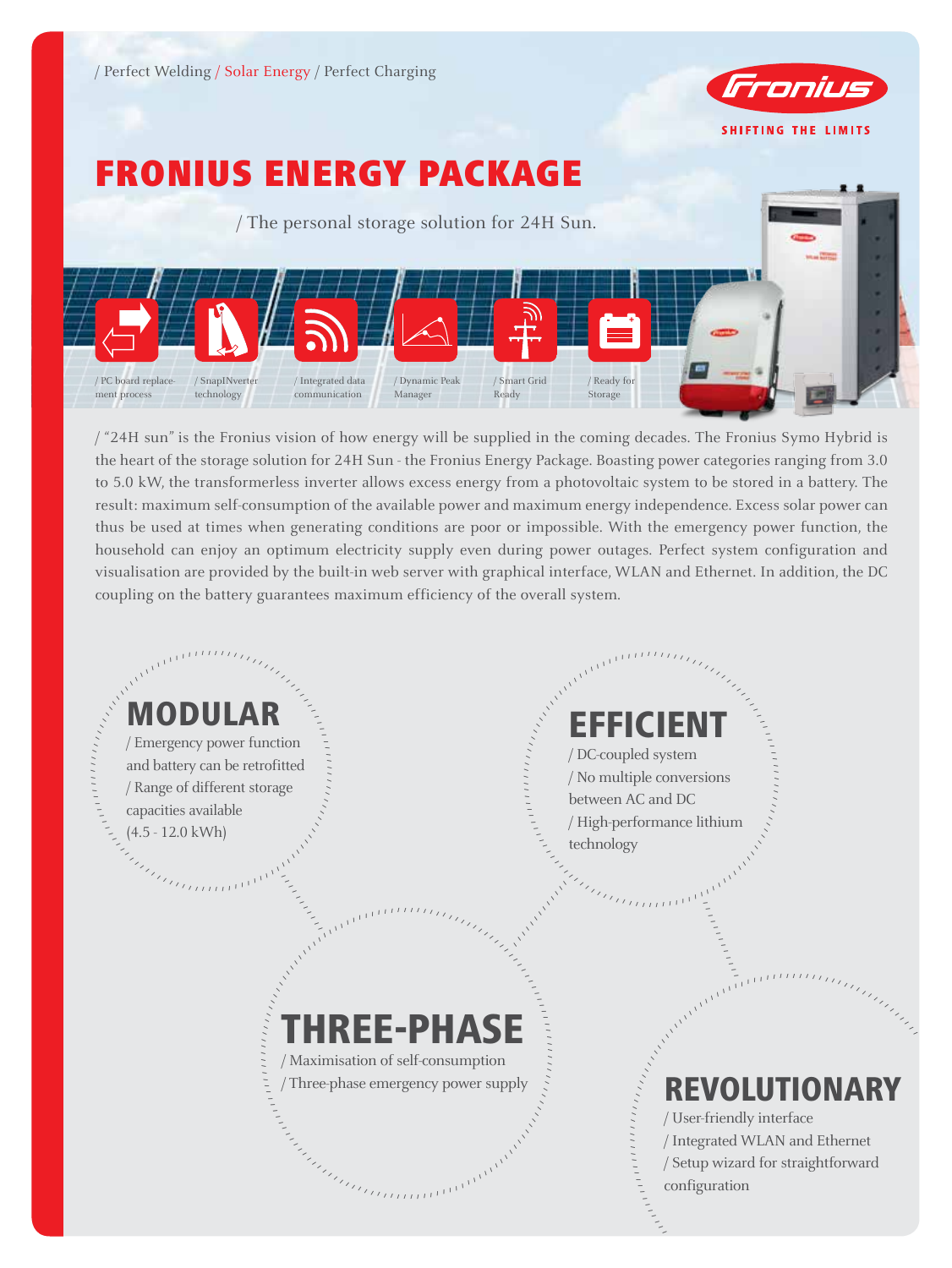

### TECHNICAL DATA FRONIUS SYMO HYBRID1)

/ The Fronius Symo Hybrid is the heart of the storage solution for 24H Sun - the Fronius Energy Package. From a simple inverter one minute, the battery and emergency power function can be added in no time. The result: sun by day, sun by night and sun during power outages.

| <b>INPUT DATA</b>                                 | <b>SYMO HYBRID 3.0-3-S</b>                                 | <b>SYMO HYBRID 4.0-3-S</b> | <b>SYMO HYBRID 5.0-3-S</b> |  |  |
|---------------------------------------------------|------------------------------------------------------------|----------------------------|----------------------------|--|--|
| PV input power                                    | 5.0 kW                                                     | $6.5$ kW                   | 8.0 kW                     |  |  |
| Max. input current (I <sub>dc max</sub> )         | $1 \times 16$ A                                            | $1 \times 16$ A            | $1 \times 16$ A            |  |  |
| Max. short circuit current, module array          | 24 A                                                       |                            |                            |  |  |
| Min. input voltage $(U_{dc,min})$                 | 150 V                                                      |                            |                            |  |  |
| Feed-in start voltage (U <sub>dc start</sub> )    | 200 V                                                      |                            |                            |  |  |
| Nominal input voltage (U <sub>dc.r</sub> )        | 595 V                                                      |                            |                            |  |  |
| Max. input voltage $(U_{dc\ max})$                | 1000 V                                                     |                            |                            |  |  |
| MPP voltage range $(U_{mpp\ min} - U_{mpp\ max})$ | $200 - 800$ V                                              | 255 - 800 V                | 320 - 800 V                |  |  |
| Number of MPP trackers                            |                                                            |                            |                            |  |  |
| Number of DC connections                          | $\overline{2}$                                             |                            |                            |  |  |
|                                                   |                                                            |                            |                            |  |  |
| <b>BATTERY INPUT</b>                              | <b>SYMO HYBRID 3.0-3-S</b>                                 | <b>SYMO HYBRID 4.0-3-S</b> | <b>SYMO HYBRID 5.0-3-S</b> |  |  |
| Maximum output power to battery                   | Depends on connected Fronius Solar Battery                 |                            |                            |  |  |
| Maximum input power from battery                  | Depends on connected Fronius Solar Battery                 |                            |                            |  |  |
|                                                   |                                                            |                            |                            |  |  |
| <b>OUTPUT DATA</b>                                | <b>SYMO HYBRID 3.0-3-S</b>                                 | <b>SYMO HYBRID 4.0-3-S</b> | <b>SYMO HYBRID 5.0-3-S</b> |  |  |
| AC nominal output $(P_{ac,r})$                    | 3,000 W                                                    | 4,000 W                    | 5,000 W                    |  |  |
| Max. output power                                 | 3,000 VA                                                   | 4,000 VA                   | 5,000 VA                   |  |  |
| Max. output current (I <sub>ac max</sub> )        | 4.5 A                                                      | 6.0A                       | 7.6 A                      |  |  |
| Grid connection (voltage range)                   | 3~NPE 400 V / 230 V or 3~NPE 380 V / 220 V (+20 % / -30 %) |                            |                            |  |  |
| Frequency (frequency range)                       | 50 Hz / 60 Hz (45 - 65 Hz)                                 |                            |                            |  |  |
| Total harmonic distortion                         | $< 3 \%$                                                   |                            |                            |  |  |
| Power factor (cos $\varphi_{ac,r}$ )              | $0.85 - 1$ ind. $\frac{1}{2}$ cap.                         |                            |                            |  |  |

<sup>1)</sup> Preliminary data.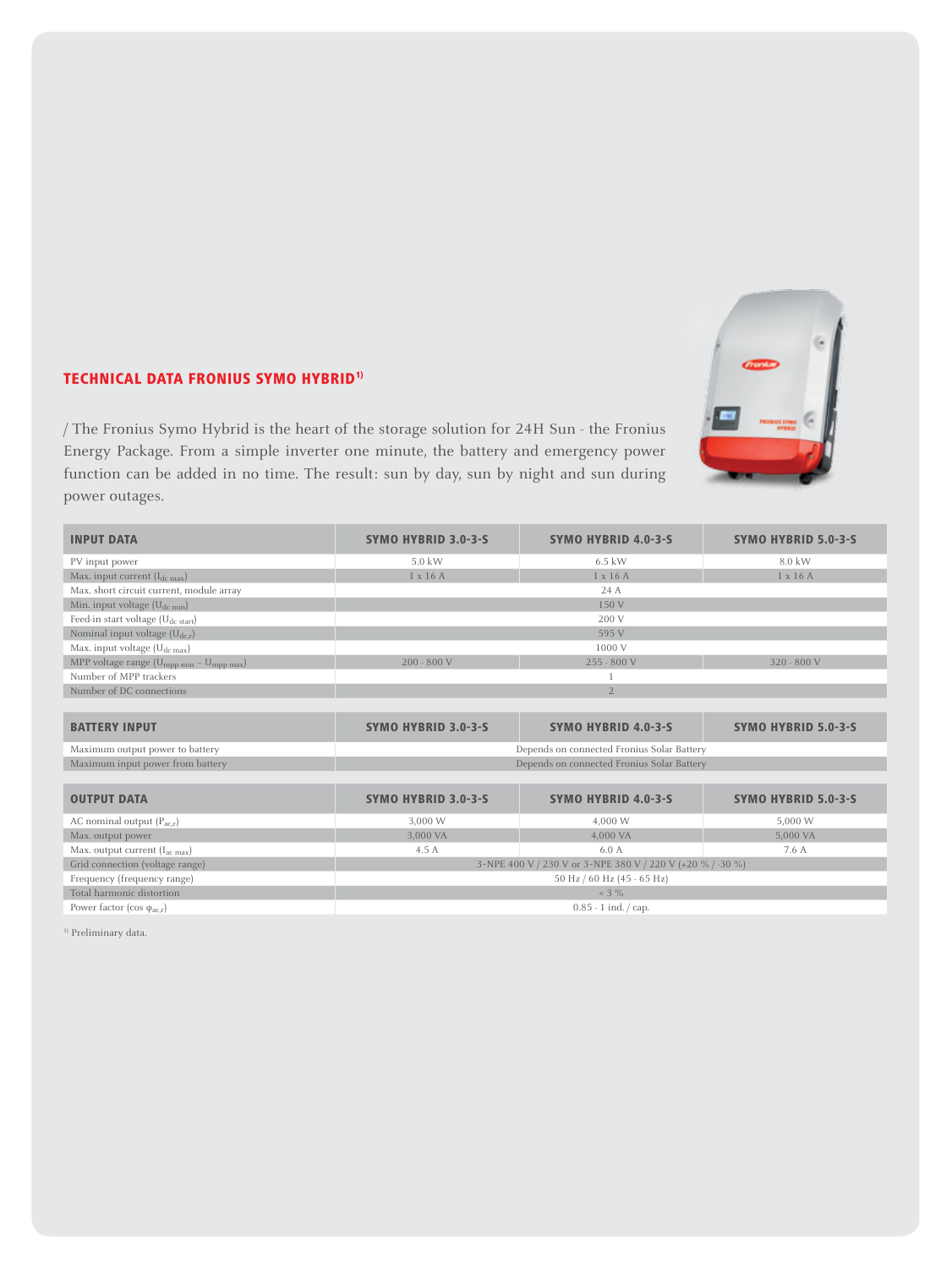# TECHNICAL DATA FRONIUS SYMO HYBRID1)

| <b>GENERAL DATA</b>                          | <b>SYMO HYBRID 3.0-3-S</b>                                       | <b>SYMO HYBRID 4.0-3-S</b>      | <b>SYMO HYBRID 5.0-3-S</b> |  |
|----------------------------------------------|------------------------------------------------------------------|---------------------------------|----------------------------|--|
| Dimensions (height x width x depth)          |                                                                  | 645 x 431 x 204 mm              |                            |  |
| Weight                                       | $22$ kg                                                          |                                 |                            |  |
| Degree of protection                         | IP 65                                                            |                                 |                            |  |
| Protection class                             |                                                                  | $\overline{1}$                  |                            |  |
| Overvoltage category (DC / AC) <sup>2)</sup> |                                                                  | 2/3                             |                            |  |
| Inverter design                              | Transformerless                                                  |                                 |                            |  |
| Cooling                                      | Regulated air cooling                                            |                                 |                            |  |
| Installation                                 |                                                                  | Indoor and outdoor installation |                            |  |
| Ambient temperature range                    |                                                                  | $-25 - +60^{\circ}C$            |                            |  |
| Permitted humidity                           |                                                                  | $0 - 100 \%$                    |                            |  |
| Max. altitude                                | 2,000 m (unrestricted voltage range)                             |                                 |                            |  |
| DC PV connection technology                  | $2x$ DC+ and $2x$ DC- screw terminals $2.5 - 16$ mm <sup>2</sup> |                                 |                            |  |
| DC battery connection technology             | $1x$ DC+ and $1x$ DC- screw terminals $2.5 - 16$ mm <sup>2</sup> |                                 |                            |  |
| AC connection technology                     | 5-pin AC screw terminals 2.5 - 16 mm <sup>2</sup>                |                                 |                            |  |
| Certificates and compliance with standards   | VDE AR N 4105, ÖVE / ÖNORM E 8001-4-712, DIN V VDE 0126-1-1      |                                 |                            |  |
| Stand-alone                                  | Yes                                                              |                                 |                            |  |
| Emergency power function switchover time     | 5 sec.                                                           |                                 |                            |  |
|                                              |                                                                  |                                 |                            |  |
| <b>EFFICIENCY</b>                            | <b>SYMO HYBRID 3.0-3-S</b>                                       | <b>SYMO HYBRID 4.0-3-S</b>      | <b>SYMO HYBRID 5.0-3-S</b> |  |
| Max. efficiency (PV - grid)                  | 97.5%<br>97.6 %                                                  |                                 |                            |  |
| Max. efficiency (PV - battery - grid)        | $> 90.0 \%$<br>$> 90.0 \%$<br>$> 90.0 \%$                        |                                 |                            |  |
| Europ. efficiency (PV - grid)                | 95.2%<br>95.7%                                                   |                                 | 96.0%                      |  |
|                                              |                                                                  |                                 |                            |  |
| <b>PROTECTION DEVICES</b>                    | <b>SYMO HYBRID 3.0-3-S</b>                                       | <b>SYMO HYBRID 4.0-3-S</b>      | <b>SYMO HYBRID 5.0-3-S</b> |  |
| DC disconnector                              |                                                                  | Included                        |                            |  |
| Overload behaviour                           | Operating point shift, power limitation                          |                                 |                            |  |
| DC insulation measurement                    | Included                                                         |                                 |                            |  |
| <b>Integral RCMU</b>                         | Yes                                                              |                                 |                            |  |
|                                              |                                                                  |                                 |                            |  |
| <b>INTERFACES</b>                            | <b>SYMO HYBRID 3.0-3-S</b>                                       | <b>SYMO HYBRID 4.0-3-S</b>      | <b>SYMO HYBRID 5.0-3-S</b> |  |
| WLAN / Ethernet                              |                                                                  | Fronius Solar.web               |                            |  |
| Datalogger and web server                    | Included                                                         |                                 |                            |  |
| Interface to battery and meter               | Modbus RTU SunSpec (RS485)                                       |                                 |                            |  |

<sup>1)</sup> Preliminary data.

 $2)$  Testing to IEC 62109-1.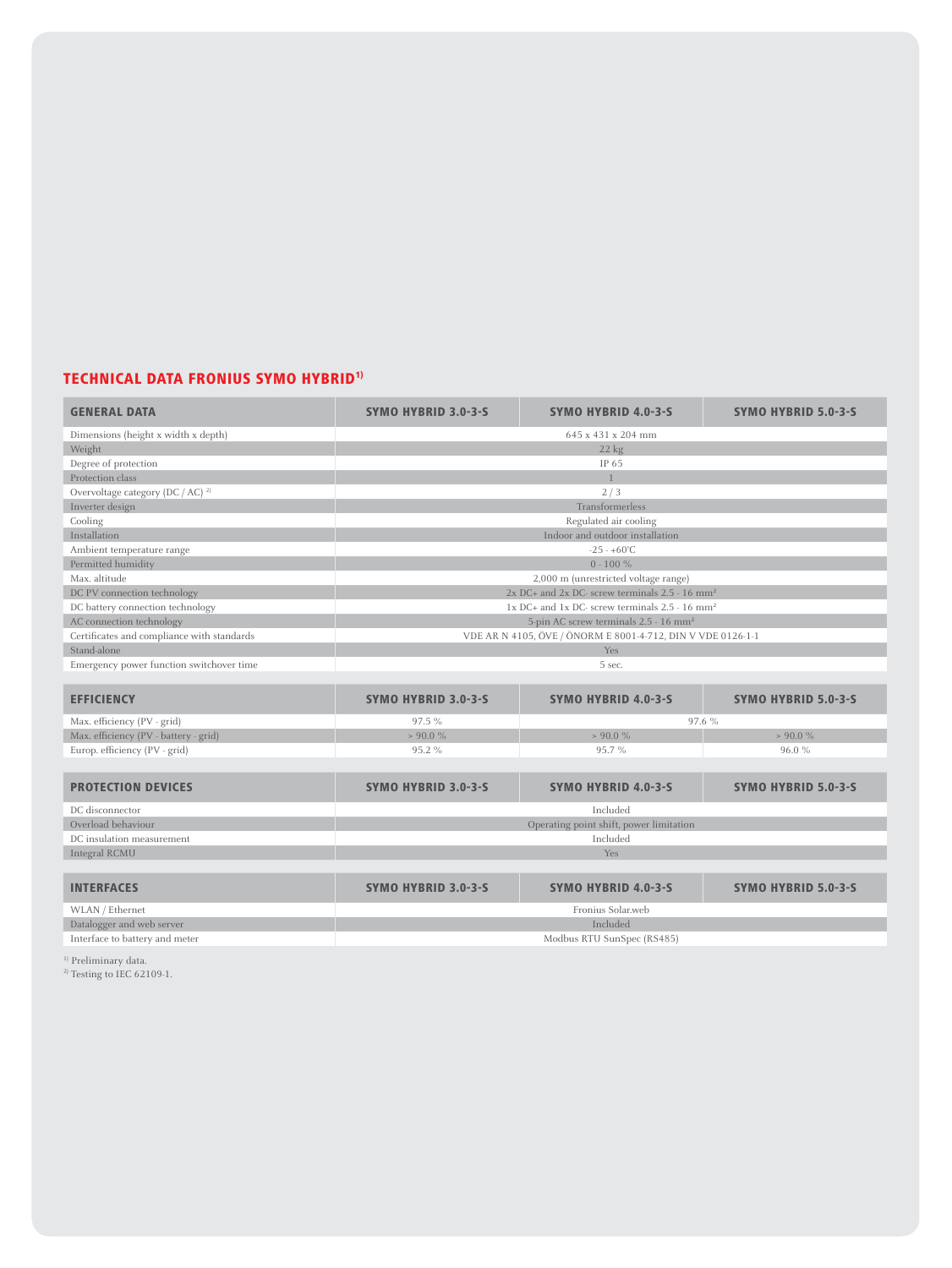

#### TECHNICAL DATA FRONIUS SOLAR BATTERY1)

/ The Fronius Solar Battery is a perfect example of high-performance lithium technology. A long service life, short charging times and high depth of discharge are therefore guaranteed. The storage capacity of the Fronius Solar Battery can be adapted to meet individual customer needs.

| <b>ELECTRICAL PARAMETERS</b>               | <b>BATTERY 4.5</b>                       | <b>BATTERY 6.0</b> | <b>BATTERY 7.5</b>         | <b>BATTERY 9.0</b>                                                                                                      | <b>BATTERY 10.5</b> | <b>BATTERY 12.0</b> |
|--------------------------------------------|------------------------------------------|--------------------|----------------------------|-------------------------------------------------------------------------------------------------------------------------|---------------------|---------------------|
| Nominal capacity                           | $4.5$ kWh                                | $6.0$ kWh          | 7.5 kWh                    | $9.0$ kWh                                                                                                               | $10.5$ kWh          | 12.0 kWh            |
| Usable capacity (80% DoD)                  | 3.6 kWh                                  | $4.8$ kWh          | $6.0$ kWh                  | 7.2 kWh                                                                                                                 | 8.4 kWh             | 9.6 kWh             |
| Cycle stability (80% DoD)                  |                                          |                    |                            | 8,000                                                                                                                   |                     |                     |
| Voltage range                              | 120 - 170 V                              | $160 - 230 V$      | $200 - 290V$               | 240 - 345 V                                                                                                             | 280 - 400 V         | $320 - 460$ V       |
| Nominal charging power                     | 2,400 W                                  | 3,200 W            | 4,000 W                    | 4,800 W                                                                                                                 | 5,600 W             | 6,400 W             |
| Nominal discharge power                    | 2,400 W                                  | 3,200 W            | 4,000 W                    | 4,800 W                                                                                                                 | 5.600 W             | 6,400 W             |
| Max. charging current                      |                                          |                    |                            | 16 A                                                                                                                    |                     |                     |
| Max. discharge current                     |                                          |                    |                            | 16A                                                                                                                     |                     |                     |
|                                            |                                          |                    |                            |                                                                                                                         |                     |                     |
| <b>GENERAL DATA</b>                        | <b>BATTERY 4.5</b>                       | <b>BATTERY 6.0</b> | <b>BATTERY 7.5</b>         | <b>BATTERY 9.0</b>                                                                                                      | <b>BATTERY 10.5</b> | <b>BATTERY 12.0</b> |
| Battery technology                         |                                          |                    | LiFePO4                    |                                                                                                                         |                     |                     |
| Dimensions (height x width x depth)        |                                          |                    | 955 x 570 x 611 mm         |                                                                                                                         |                     |                     |
| Weight                                     | $91 \text{ kg}$                          | $108 \text{ kg}$   | 125 kg                     | 142 kg                                                                                                                  | 159 kg              | 176 kg              |
| Degree of protection                       |                                          |                    |                            | <b>IP 20</b>                                                                                                            |                     |                     |
| Protection class                           |                                          |                    |                            |                                                                                                                         |                     |                     |
| Installation type                          | Indoor installation                      |                    |                            |                                                                                                                         |                     |                     |
| Ambient temperature range                  | $5 - 35^{\circ}C$                        |                    |                            |                                                                                                                         |                     |                     |
| Permitted humidity                         | $0 - 100 \%$                             |                    |                            |                                                                                                                         |                     |                     |
| DC connection technology                   | Screw terminals 2.5 - 16 mm <sup>2</sup> |                    |                            |                                                                                                                         |                     |                     |
| Certificates and compliance with standards |                                          |                    |                            | IEC/EN 62133; EN 61000-6-2:2005, EN 61000-6-3:2007 + A1:2011, EN 62311:2008, FCC Part 15 Subpart B:2012 ClassB, UN 38.3 |                     |                     |
|                                            |                                          |                    |                            |                                                                                                                         |                     |                     |
| <b>INTERFACES</b>                          | <b>BATTERY 4.5</b>                       | <b>BATTERY 6.0</b> | <b>BATTERY 7.5</b>         | <b>BATTERY 9.0</b>                                                                                                      | <b>BATTERY 10.5</b> | <b>BATTERY 12.0</b> |
| Connection to inverter                     |                                          |                    | Modbus RTU SunSpec (RS485) |                                                                                                                         |                     |                     |

<sup>1)</sup> Preliminary data.

# TECHNICAL DATA FRONIUS SMART METER1)

/ The Fronius Smart Meter is a bidirectional meter which optimises self-consumption and records the household's load curve. In conjunction with the Fronius Solar.web online portal, the Fronius Smart Meter provides a clear overview of a user's own power consumption.



| <b>GENERAL DATA</b>                | <b>FRONIUS SMART METER</b>   |
|------------------------------------|------------------------------|
| Nominal voltage                    | $400 - 415$ V                |
| Max. current                       | $3 \times 63$ A              |
| Cable cross-section, power path    | $1 - 16$ mm <sup>2</sup>     |
| Cable cross-section, communication | $0.05 - 4 \text{ mm}^2$      |
| Installation                       | DIN rail                     |
| Housing (width)                    | 4 modules DIN 43880 (4 pole) |
| Accuracy class                     |                              |
| Interface to inverter              | Modbus RTU (RS485)           |
| Display                            | 8-digit LCD                  |

<sup>1)</sup> Preliminary data.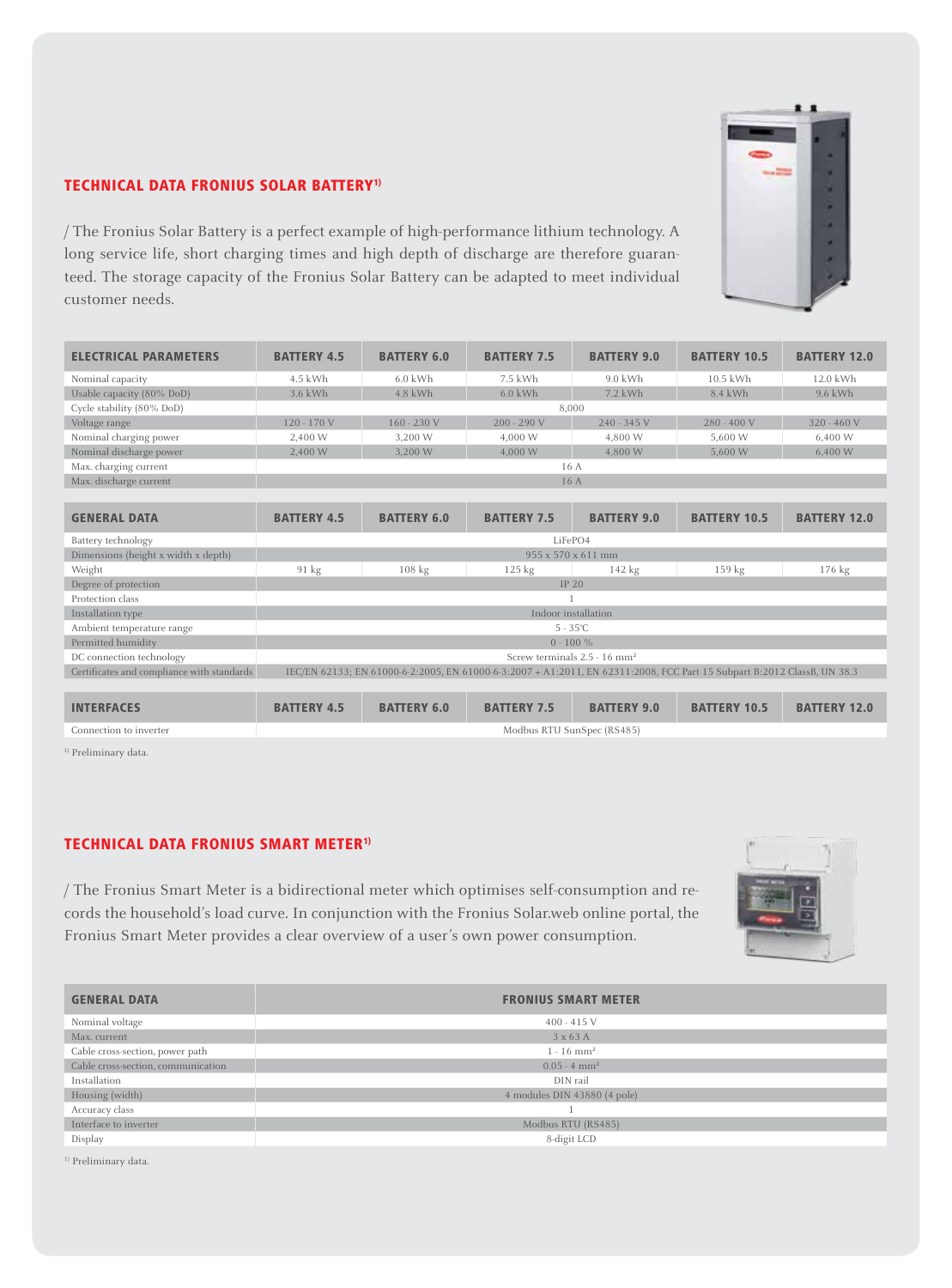

## CONFIGURATION DIAGRAM FRONIUS ENERGY PACKAGE



AVAILABLE FROM THE END OF 2014